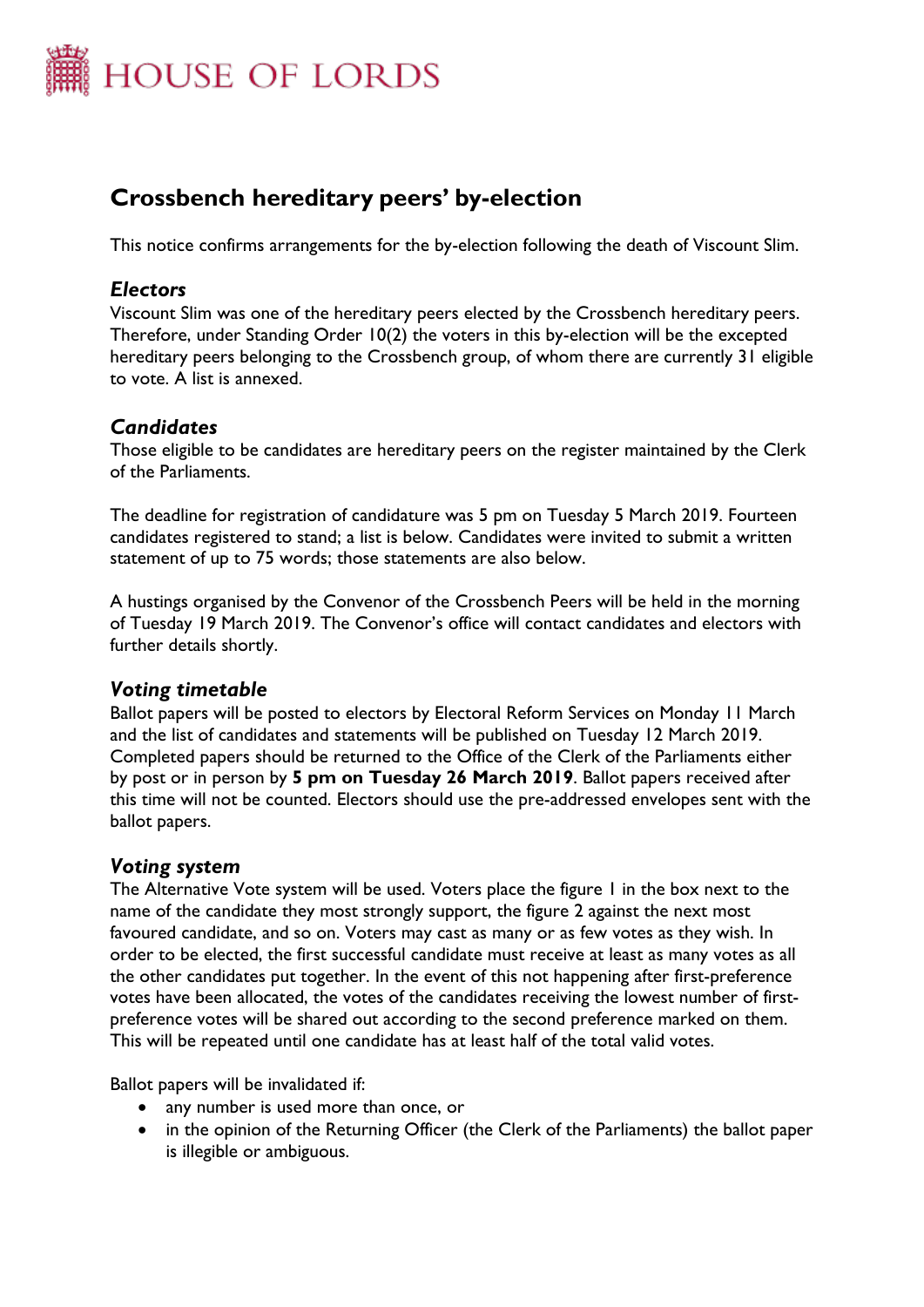# *Results*

The count will be conducted by Electoral Reform Services.

The result will be announced in the House of Lords chamber by the Clerk of the Parliaments at a convenient moment (likely to be after oral questions) on Wednesday 27 March 2019.

The full results, including the number of first-preference votes cast for each candidate and the position after each transfer of votes, will be available in the Printed Paper Office and the Library soon after the announcement by the Clerk of the Parliaments. The results will also be published online at [www.parliament.uk](http://www.parliament.uk/)

11 March 2019 ED OLLARD

*Clerk of the Parliaments*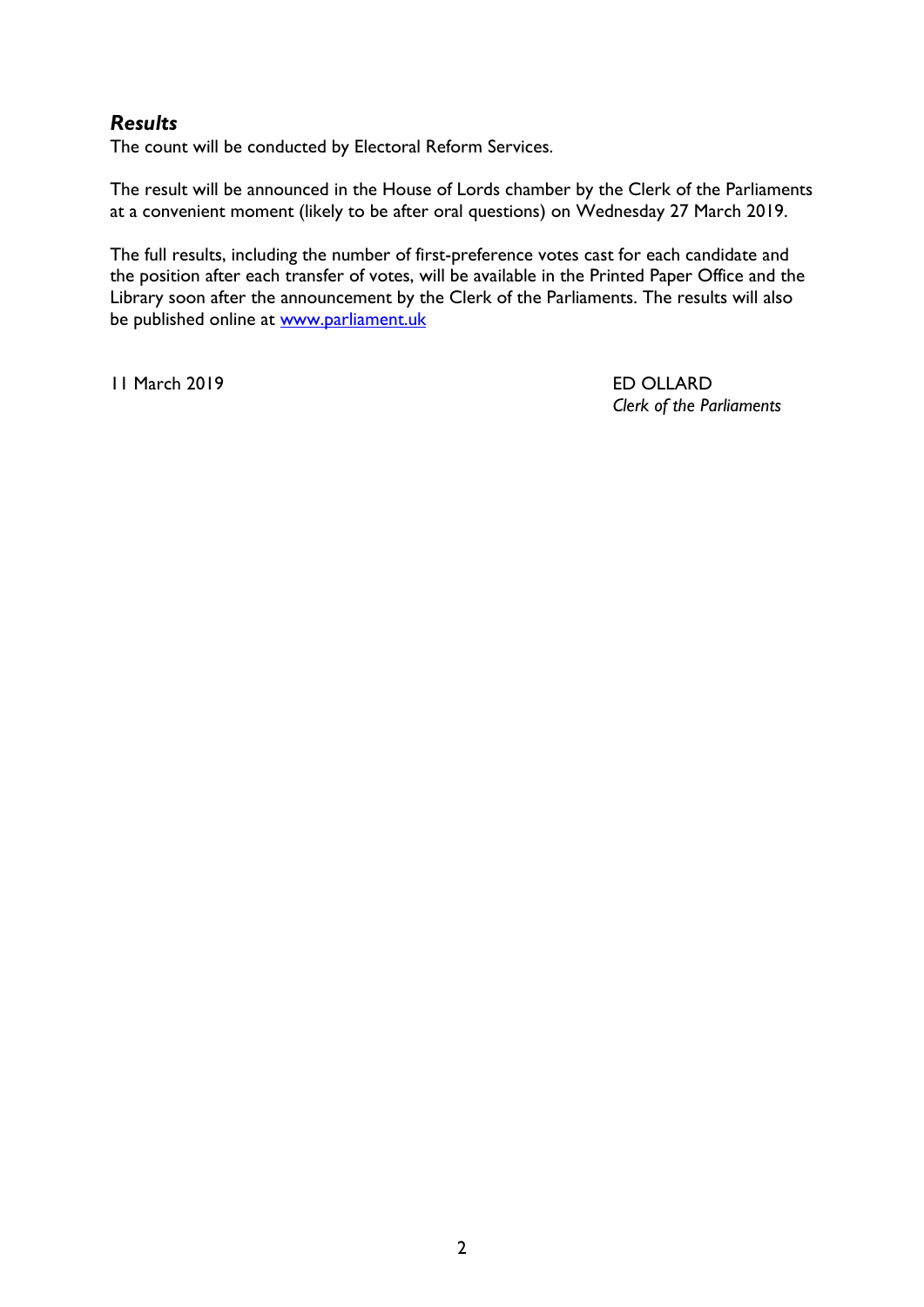#### **List of electors**

*Elected by a party or group and sitting as Crossbench peers:* Aberdare, L. Brookeborough, V. Carrington, L. Clancarty, E. Cork and Orrery, E. Craigavon, V. Cromwell, L. Devon, E. Erroll, E. Freyberg, L. Greenway, L. Hylton, L. Kinnoull, E. Listowel, E. Lytton, E. Mountevans, L. Palmer, L. Peel, E. Rosslyn, E. Russell of Liverpool, L. St John of Bletso, L. Sandwich, E. Somerset, D. Stair, E. Thurlow, L. Trevethin and Oaksey, L. Vaux of Harrowden, L. Waverley, V.

*Elected by the whole House and sitting as Crossbench peers:* Colville of Culross, V. Falkland, V. Mar, C.

#### **List of candidates**

Albemarle, E. Aldington, L. De Ramsey, L. Dormer, L. Effingham, E. Glenconner, L. Hampton, L. Hankey, L. Meston, L. Mountgarret, V. (*Mountgarret, L.*) Powerscourt, V. (*Powerscourt, L.*) Ravensdale, L. Southampton, L. Spens, L.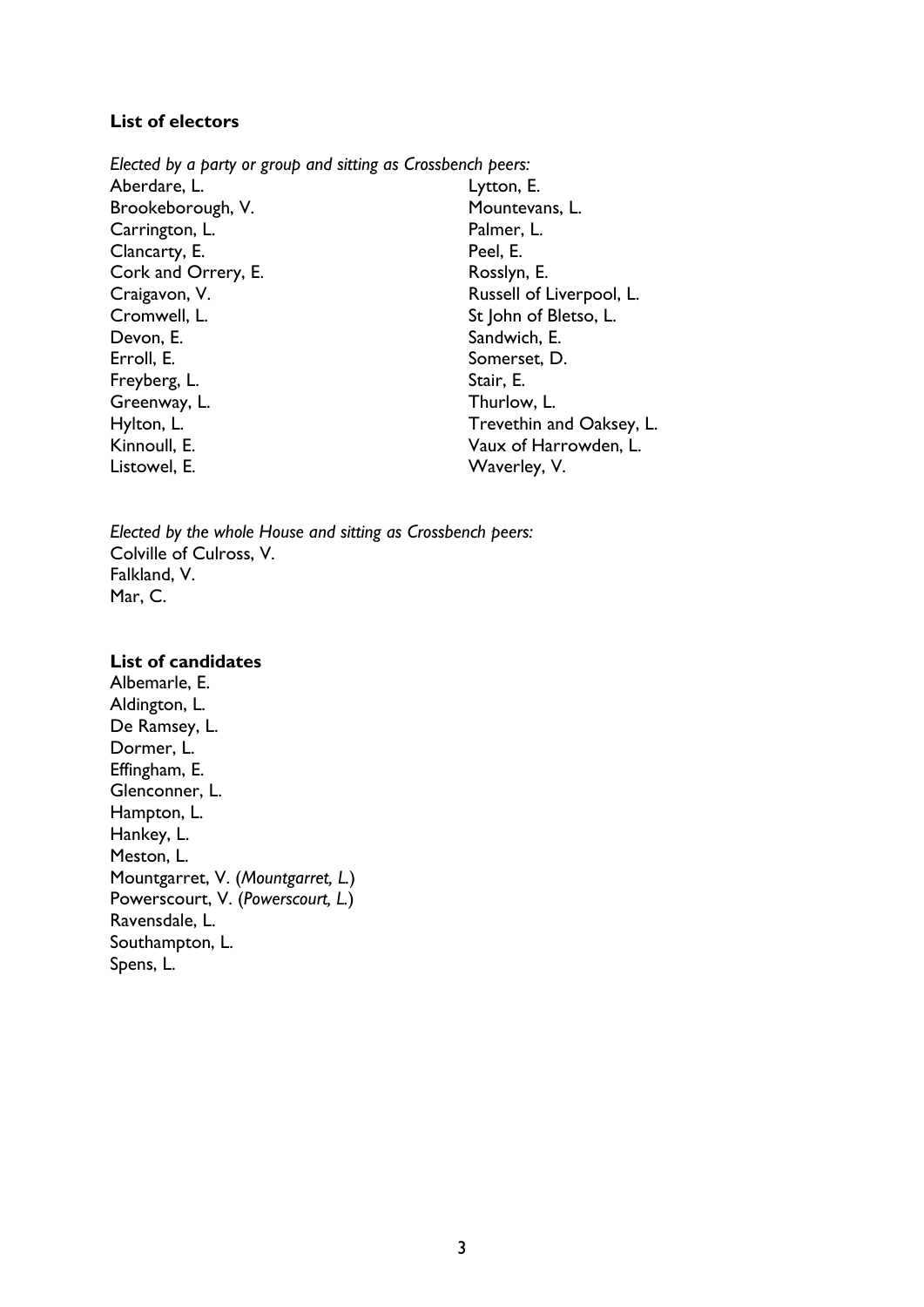# **Candidature statements**

# **Albemarle, E.**

Lacking a career in conventional industries, you may well ask, what could I offer the House of Lords ?

I believe, a fresh perspective.

After two decades living and working overseas in creative industries, my varied life and work experience has taught me an awareness of a dynamic multi cultural society through the prism of technology and design.

I am now firmly rooted in E Sussex where I split my time between land management and design consulting.

#### **Aldington, L.**

Followed family into banking, worked in UK, US, Asia, Europe. Best network is Germany. Committed to the Arts (Royal Academy and Salzburg Festivals), encouraging giving (Institute of Philanthropy) understanding China (Cheung Kong Business School) supporting SMEs (Machfastgroup) and International Dialogue (Ditchley).

Concerns are young people, the regions, financing the NHS, digital regulation and improving my own landscape garden.

### **De Ramsey, L.**

I believe my practical and political experiences with climate, the environment, flood defence, housing, farming in the UK and Africa and research at Rothamsted which have been gained through my roles as –

First Chairman, the Environment Agency,

Chairman, Farm-Africa,

Chairman, Cambridge Water Co.

President, Association of Drainage Authorities

President, the Country Landowners Association

President, the Royal Agricultural Society

would enable me to make a worthwhile contribution to the deliberations of the House.

#### **Dormer, L.**

With over 35 years in-depth knowledge and experience of the international defence sector, acquired through my work with major defence suppliers including Babcock, QinetiQ and Cobham, I believe I bring a unique insight that will be of value to the House of Lords. I have a Naval Architecture degree and a Cranfield MBA. I was politically active in the 1980s in Newcastle and in Oxfordshire in the 1990s. I voted to remain.

#### **Effingham, E.**

Am former National President of Royal British Legion (RBL), the leading ex-service charity. Have outstanding knowledge of its activities and skills, particularly:

- **Disabilities**
- Wheelchair procurement
- Pensions advice
- Care home staff recruitment.

Am communications and naval intelligence specialist liaising with American & British agencies: CIA, NSA, GCHQ, DIA.

There is absolutely no doubt that all these skills are fully transferable.

I believe that the RBL deserves recognition and representation in your Lordships' House.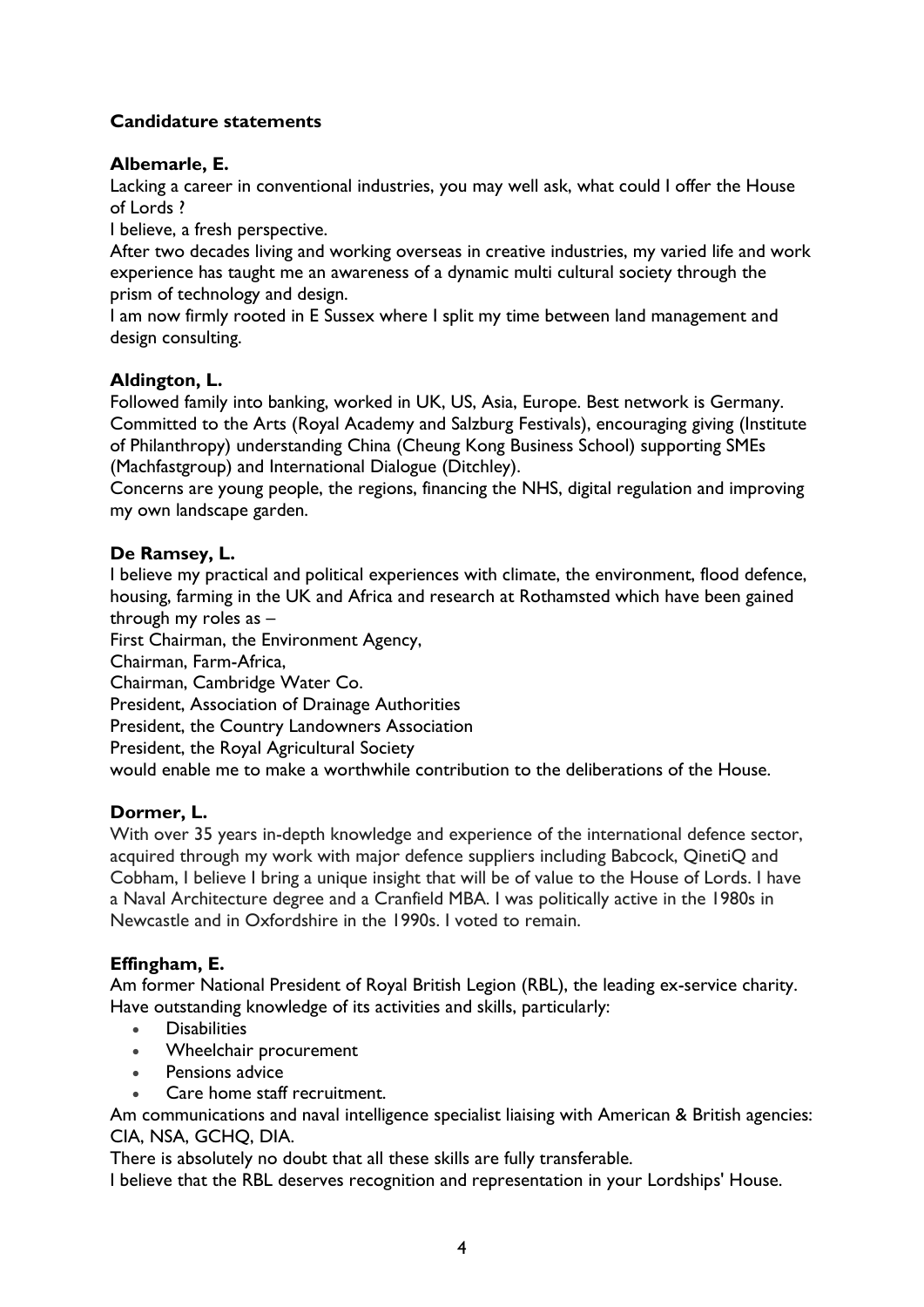# **Glenconner, L.**

I am determinedly independent of mind and can contribute to the Crossbench by providing a keen and creative voice in the Upper chamber. At the age of 25 I represent a younger professional generation and would make a strong contribution to the debates and committees of the House. These are uncertain times in our continuously changing society and I would bring fresh insights and ideas to the House of Lords.

#### **Hampton, L.**

State secondary academy teacher living and working in Hackney.

Former media business owner advising non-governmental organisations and FTSE 100 companies. Cricket coach at local community club. Passionate about importance of education, design and sport in the future prosperity of the UK.

### **Hankey, L.**

Member HOL 1996-2000. Founded APG for Architecture and Planning **Career**:- Adviser to World Bank, ADB, DTI, MOD, British Council, English Heritage, ICOMOS-UK, Royal Households.

**Special experience**:- Planning Policy Development in numerous countries including China, Philippines, Indonesia, India, Pakistan, Middle East, North Africa, Caribbean, and UK

### **Present focus**:-

- Marketing UK Ltd;
- Understanding values, cultural diversity, inclusion;
- Holistic planning;
- Historic environments,
- Ethical democracy, good governance, devolution;
- Relationship between Parliament and the professions.

# **Meston, L.**

Practising barrister from 1973 (QC from 1996) until 1999 (mainly family law). Since then a circuit judge (now London based).

Active member of Lords 1984-1999, latterly a Crossbencher.

Particularly involved in Bills concerning children, domestic abuse, divorce.

Committees included EU Sub-committee A, Medical Ethics select committee, Statutory Instruments, Consolidation Bills, Personal Bills.

Believe strongly in effective scrutiny of legislation and the value of Crossbench independence and objectivity.

Would commit fully to involvement in the Lords.

# **Mountgarret, V. (***Mountgarret, L.***)**

All my previous statements portray accurately my reasons for wanting to represent the electorate. Thank you.

#### **Powerscourt, V. (***Powerscourt, L.***)**

I work as a BACP registered therapist in private practice in Cardiff, having previously been Lead Counsellor at the University of South Wales. This allows me the flexibility to attend the House two days a week.

My previous career in copy, design & print production, within national and international charities, provides an additional breadth of valuable experience.